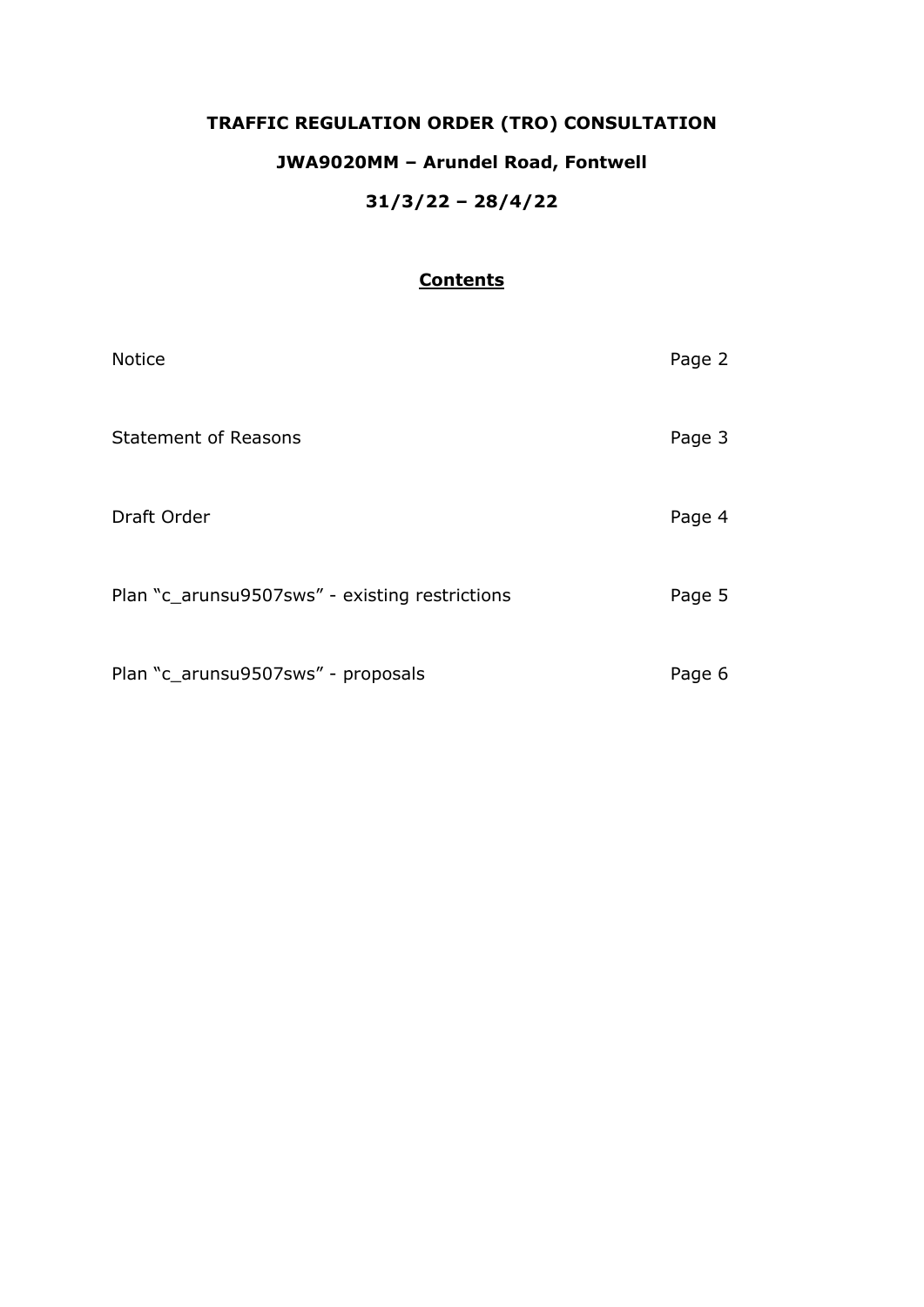#### **West Sussex County Council ((Arun District) (Parking Places & Traffic Regulation) (Consolidation) Order 2010)**

#### **(Barnham & Eastergate: Fontwell) (Arundel Road Amendment) Order 2021**

NOTICE is hereby given that West Sussex County Council proposes to make a permanent Traffic regulation Order under the provisions of the Road Traffic Regulation Act 1984, the effect of which will be to prohibit waiting at any time (introduce double yellow lines) on the south side of Arundel Road in Fontwell opposite the entrance to the petrol filling station. This will be the location of the access to a new industrial unit being built on land south of Arundel Road.

Full details of the proposals in this notice can be viewed on the Traffic Regulation Order page of the West Sussex County Council website. The [website](https://www.westsussex.gov.uk/roads-and-travel/traffic-regulation-orders/) includes a response form for any comments or objections.

Due to current social distancing requirements, paper copies of documents will not be available to view in council offices or libraries. People without access to a computer who wish to view details of the scheme should telephone the West Sussex County Council Contact Centre on 01243 642105 to receive the documents by post.

Any comments or objections about the proposal must be received before 28 April 2022. These may be submitted via the response form on the website mentioned above, by email to tro.consultation@westsussex.gov.uk or in writing to TRO Team, West Sussex County Council, The Grange, Tower Street, Chichester, PO19 1RH. For legal reasons, only correspondence including a full name and address will be considered. Please quote reference JWA9020-MM in all correspondence.

Dated this 31<sup>st</sup> day of March 2022. Director of Law & Assurance, County Hall, Chichester.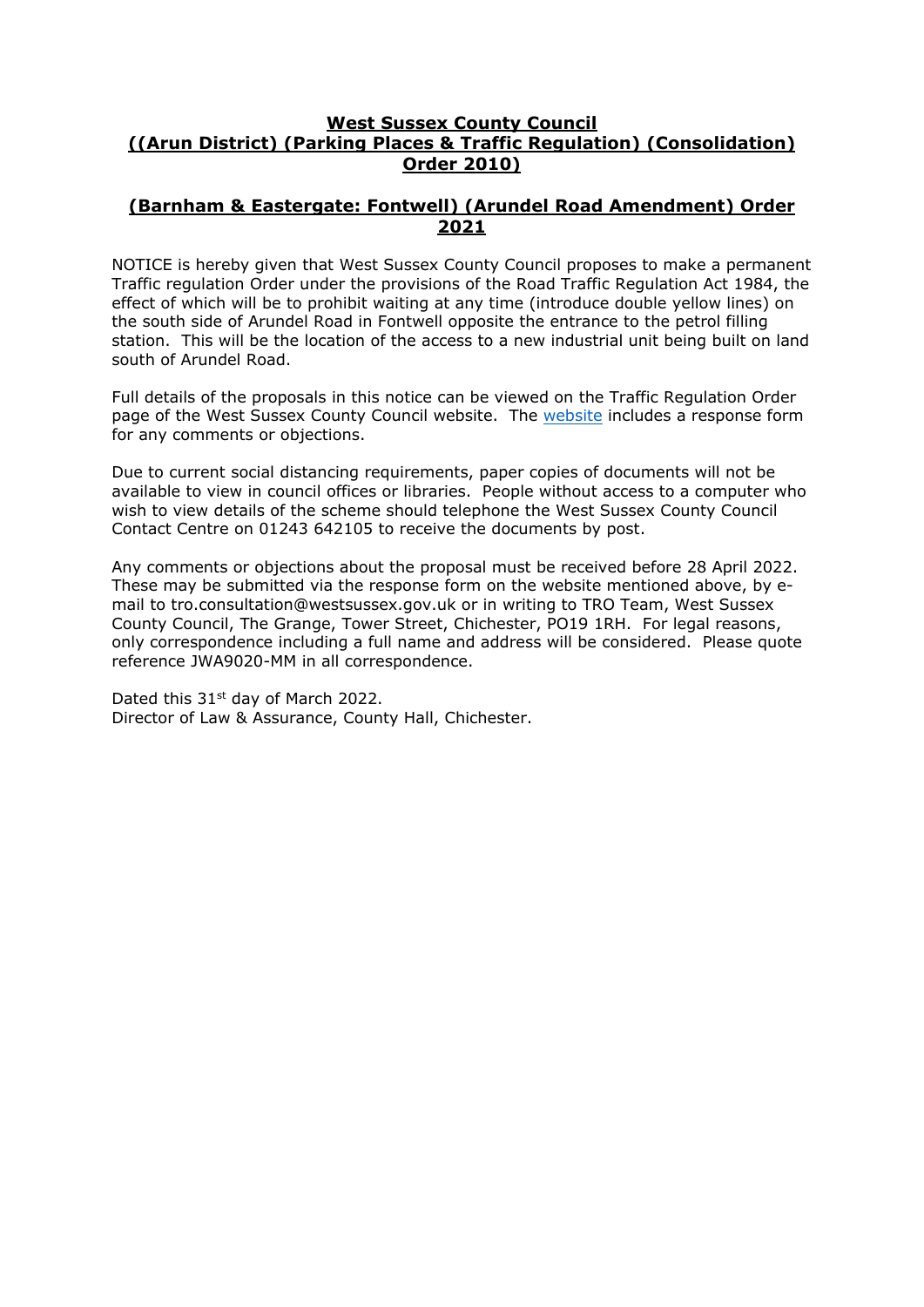### **West Sussex County Council ((Arun District) (Parking Places & Traffic Regulation) (Consolidation) Order 2010)**

## **(Barnham & Eastergate: Fontwell) (Arundel Road Amendment) Order 2021**

#### **Statement of Reasons for Proposing to Make the Order**

West Sussex County Council proposes to make a permanent Traffic Regulation Order prohibit waiting at any time (introduce double yellow lines) on the south side of Arundel Road in Fontwell opposite the entrance to the petrol filling station. This will be the location of the access to a new industrial unit being built on land south of Arundel Road.

On appeal, the Secretary of State granted planning permission for a new residential and industrial development to be constructed on land east of Fontwell Road. Within this development a new industrial unit will be constructed, which will be accessed from Arundel Road. The proposed restrictions are intended to maintain safe visibility for vehicles using this new access by preventing vehicles parking too close to the new junction. The new restrictions have been designed to provide safe lines of sight, while retaining as much parking as possible.

The new order is therefore proposed to avoid danger to persons or other traffic using the affected lengths of road and to facilitate the passage of traffic.

The attached drawing, numbered SU9507SWS shows the length of road affected by the proposed order.

Director of Law & Assurance 1 September 2021 JWA9020-MM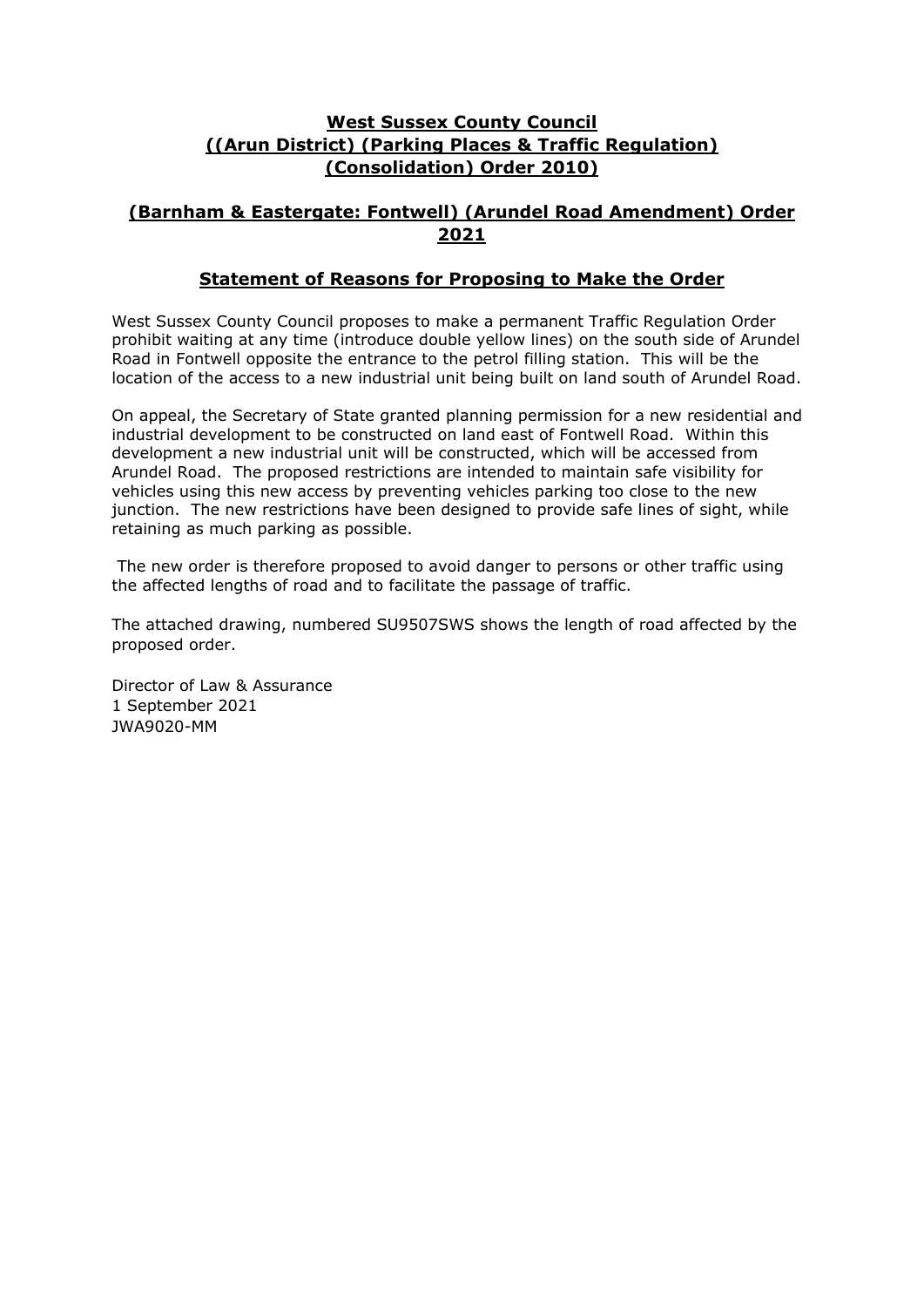### **WEST SUSSEX COUNTY COUNCIL ((ARUN DISTRICT) (PARKING PLACES & TRAFFIC REGULATION) (CONSOLIDATION) ORDER 2010)**

## **(BARNHAM & EASTERGATE: FONTWELL) (ARUNDEL ROAD AMENDMENT) ORDER 2021**

West Sussex County Council in exercise of their powers under Sections 1 (a) 2 (1) and (2), 4 (2), 45. 46. 49 and 53 and Part IV of Schedule 9 of the Road Traffic Regulation Act 1984 ("the Act") as amended and of all other enabling powers and after consultation with the Chief Officer of Police in accordance with Part III of Schedule 9 to the Act hereby make the following Order:-

- 1. The Order shall come into operation on the \*\*\*\*\* day of \*\*\*\*\* 2021 and may be cited as "West Sussex County Council) ((Arun District) (Parking Places & Traffic Regulation) (Consolidation) Order 2010) (Barnham & Eastergate: Fontwell) (Arundel Road Amendment) Order 2021".
- 2. The "West Sussex County Council ((Arun District) (Parking Places & Traffic Regulation) (Consolidation) Order 2010" is hereby amended by the replacement of the plan specified in the First Schedule to this Order, with the plan specified in the Second Schedule, attached hereto.

#### **FIRST SCHEDULE Plan to be Replaced**

SU9507SWS (Issue Number 1)

### **SECOND SCHEDULE Replacement Plans**

SU9507SWS (Issue Number 2)

| THE Common Seal of THE<br>WEST SUSSEX COUNTY COUNCIL<br>Was hereto affixed the |      |  |
|--------------------------------------------------------------------------------|------|--|
| day of                                                                         | 2021 |  |
| Authorised Signatory<br><b>JWA9020-MM</b>                                      |      |  |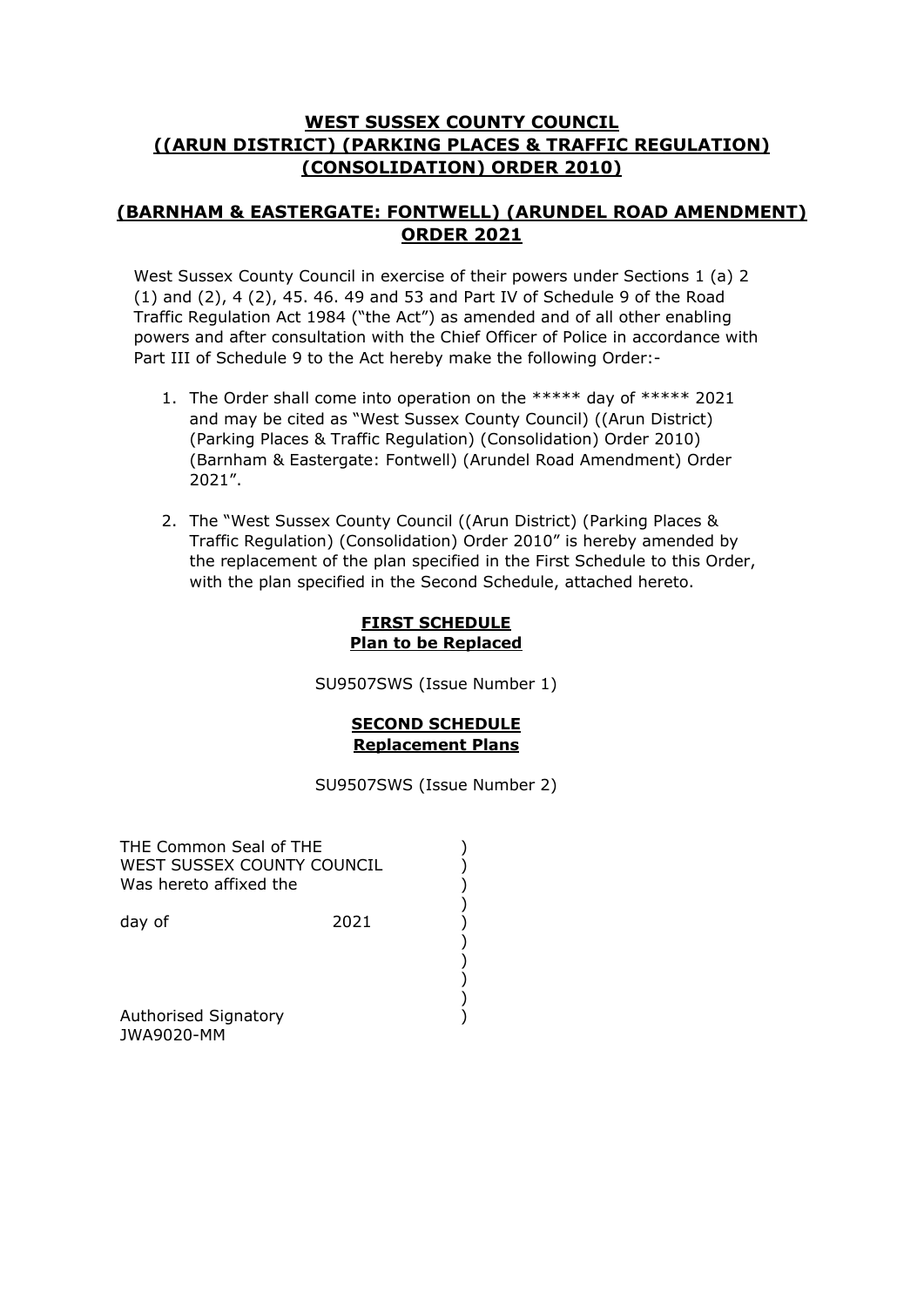

# PAGE 1 OF 2: EXISTING RESTRICTIONS ONLY